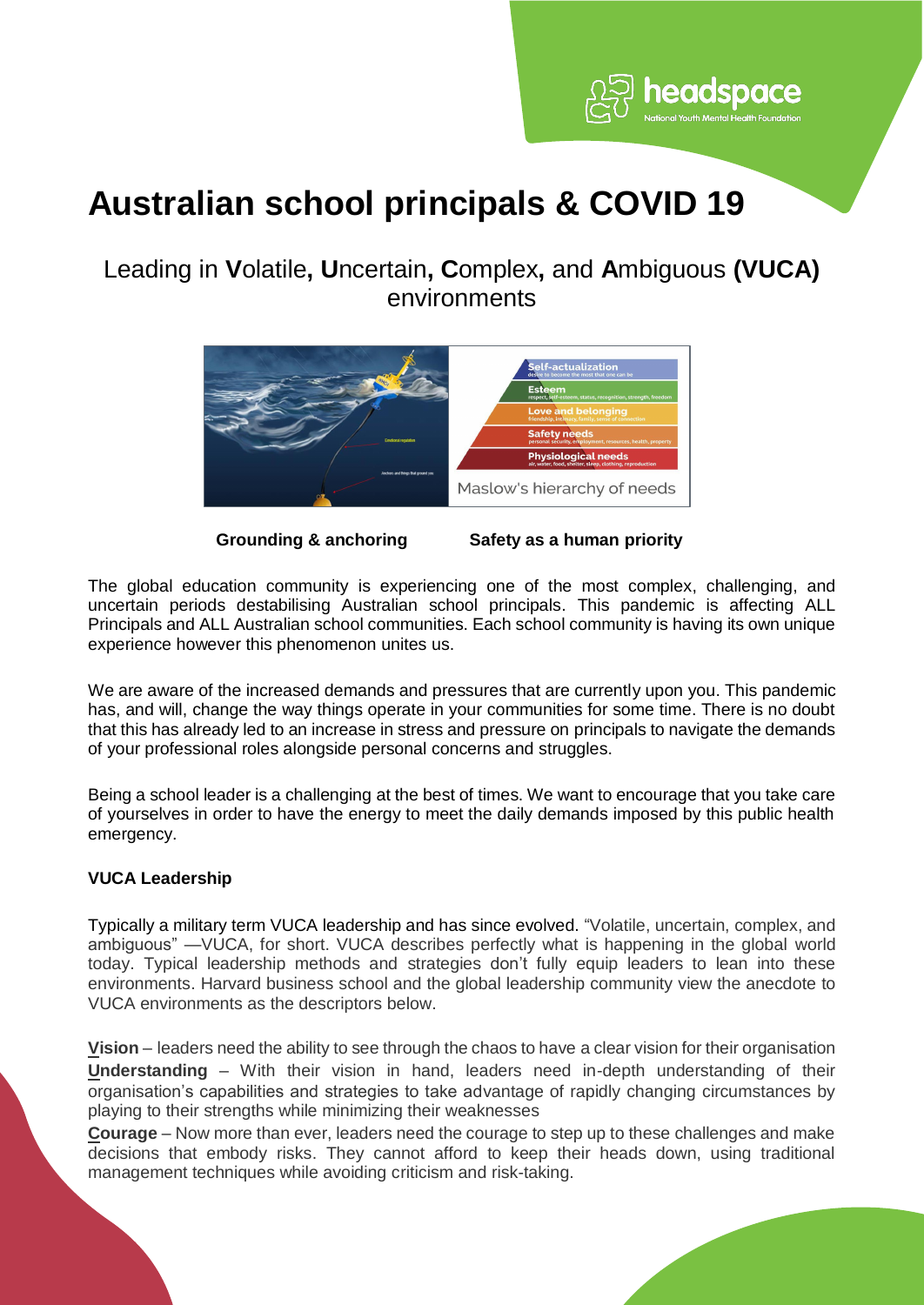

**Adaptability** – If ever there were a need for leaders to be flexible in adapting to this rapidly changing environment, this is it. Long-range plans are often obsolete by the time they are approved. Instead, flexible tactics are required for rapid adaptation to changing external circumstances, without altering strategic course.

*Helpful ways to reframe unhelpful thoughts*

"I'm having a rough time, but I'll make it through."

"I'm a good leader and our school can move through this."

"I'm trying hard and I'm my doing your best."

# **Threat to safety and dysregulation**



Most Principals would be aware of Maslow's hierarchy of needs for humans. One of the highest priority needs is the need for safety. Right now many people feel like their safety is compromised. The most important and critical point right now is for humans to find a safe and stable space.

People want to experience order, predictability and control in their lives. All humans require emotional security, financial security, social stability, stability of health and wellbeing in order to function and perform at the very basic level. These needs can be fulfilled by a range of things; predictable and habitual routine every day, family and relationships, and grounding our behaviors, emotions, and thoughts.

In addition coronavirus risk requires physical distancing and isolation which is a powerful paradox to our human instinct and nature when we are experiencing stress or distress. This destabilises our central nervous system, our emotional regulation, and our cognitive processing and ability to cope.

Safety is a primal neural circuit. Seeing someone's face, hearing their voice, is a powerful reassuring cue of safety. Connecting and communicating should not be about content but about co-regulation. It's about our innate sense of safety.

People who feel safe and regulated are more; open to others, aware of self and others, clearer thinking, have the ability to be kind and caring, can be generous, can function and order thinking, can be productive. We should pay attention to our routine, how we are connecting, and how we are communicating.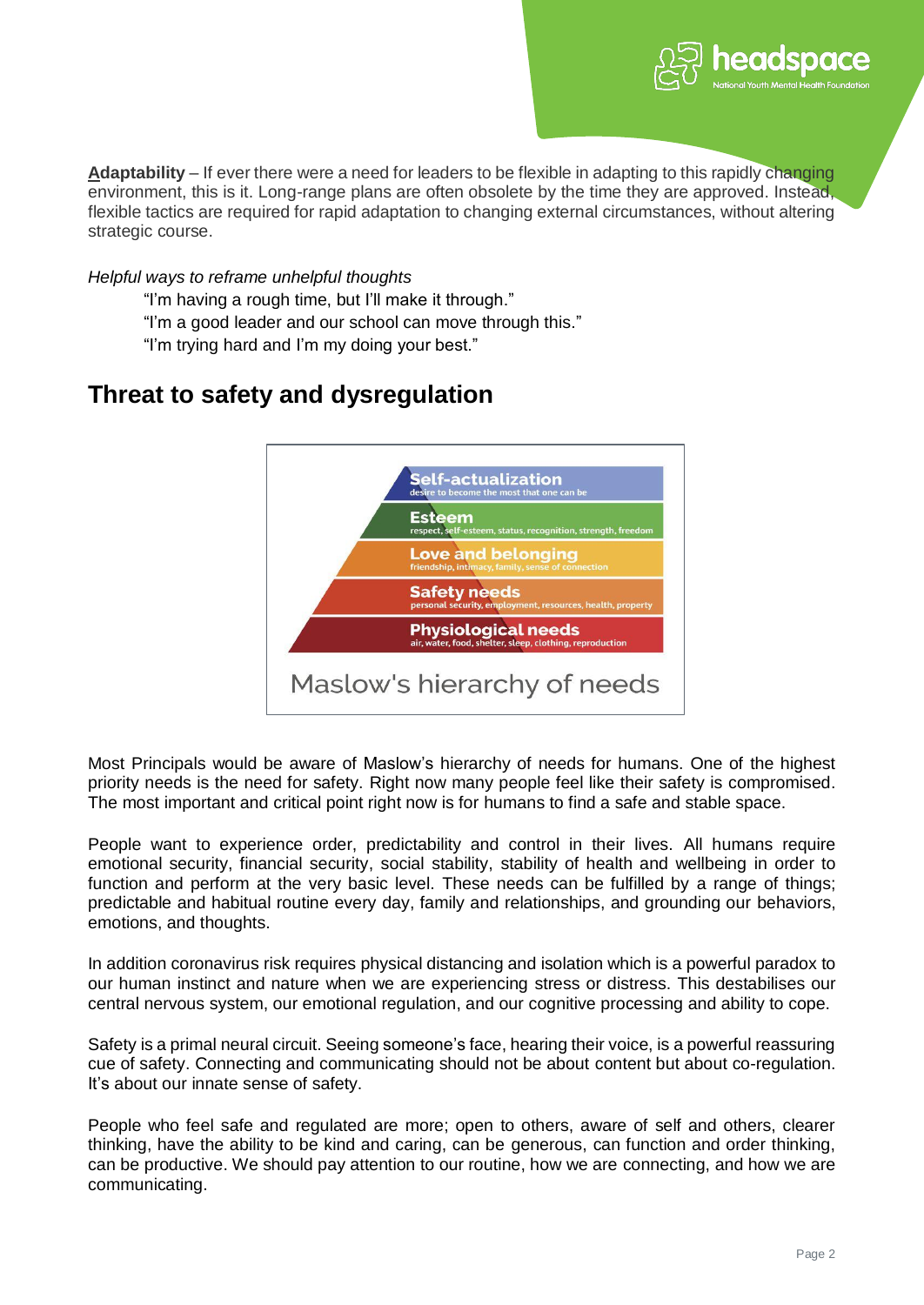



### **Grounding and anchoring to lead resiliently**

Even the most resilient adults at the moment are operating from a lowered window of tolerance and lowered threshold to cope and manage. This might manifest in anger that quickly arises, extreme emotions waving over you, or the inability to manage things that were previously manageable. We often feel like we have to avoid the distress as opposed to lean into it flexibly and then let it pass, much like the buoy tethered to and anchor.

It's really important that you're aware of your lowered tolerance in order to manage it. If you finding yourself being swept away with emotions more than 3-5 times a day than you have a mid-low level of coping, if it happens 5-10 times a day then you have a very low capacity to cope and need to put some strategies in place. It's good to use a simple 1-10 scale of stress and distress. If you are feeling you are a 5-8 on the distress scale then employ strategies for yourself and have agency in self-care. If you reach 8, 9, or 10 on the distress scale then you absolutely require support from others and maybe professionals

Grounding exercises are helpful for many situations where you find yourself becoming overwhelmed or distracted with destabilising thoughts or feelings. If you find yourself getting caught up in strong emotions like anxiety, fear, sadness, or anger, or if you catch yourself engaging in stressful circling thoughts, or if you experience grounding activities and exercises can help bring you back to a stable and safe space.

It can be helpful to have a selection of grounding activities and strategies. For example; exercise, mindfulness, family, gardening, deep breathing, making tea, exercises that you can draw upon at different times. Just like no one technique works for all people, we often find that not all techniques work at all times. One thing you can do is reflect on what works for you and be aware of rising stress and distress.

### *Try the 5-4-3-2-1 method*

Working backward from 5, use your senses to list things you notice around you. For example, you might start by listing five things you hear, then four things you see, then three things you can touch from where you're sitting, two things you can smell, and one thing you can taste.